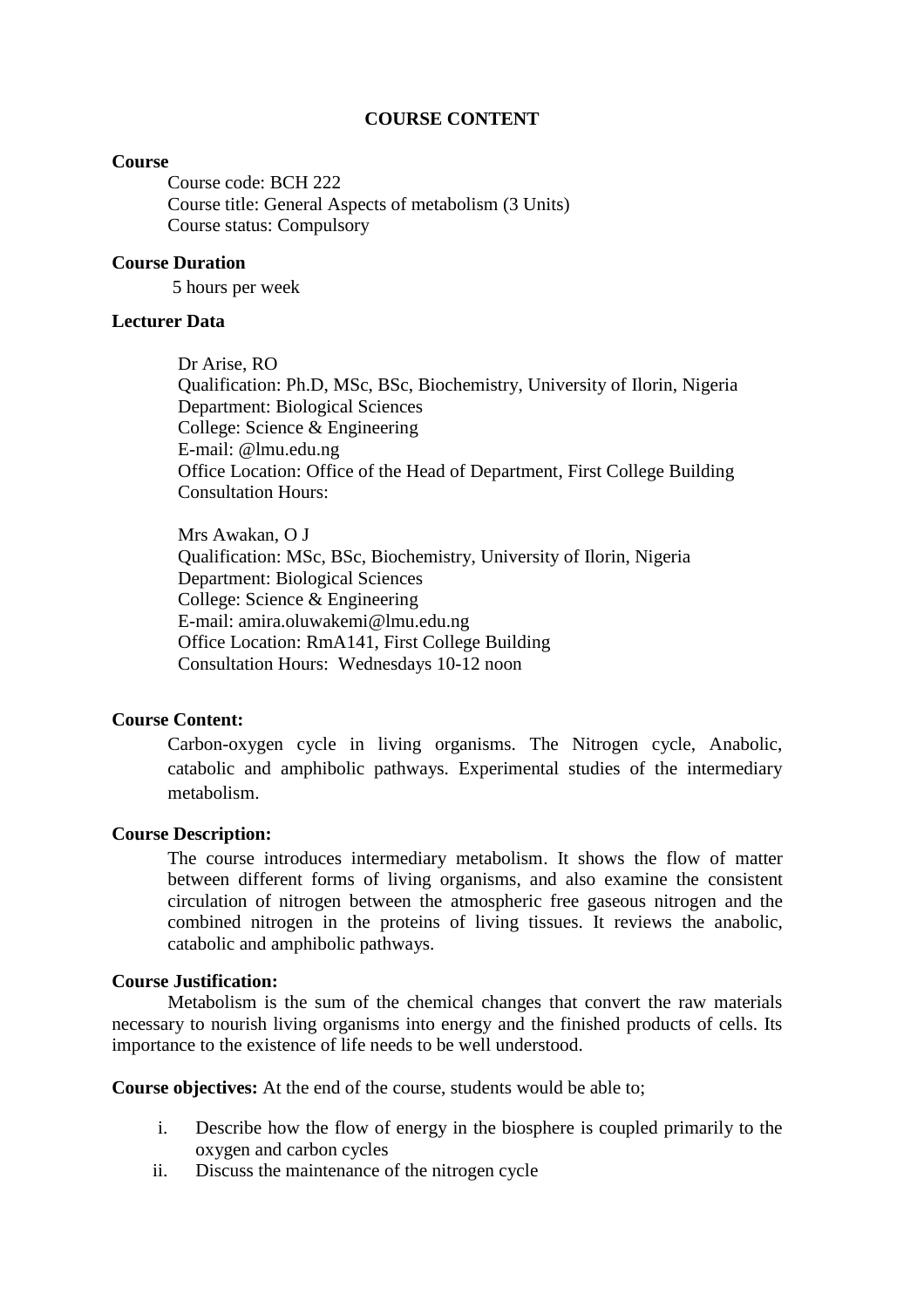- iii. Explain how anabolic and catabolic processes form the core of metabolic pathways
- iv. Describe the amphibolic pathways
- v. Describe the experimental methods in intermediary metabolism

## **Course Requirement – Illustration below:**

To derive maximum benefits from the course and for fast grasping, students are encouraged to check a list of the recommended books and familiarize their selves with topics designated for the week.

## **Method of Grading:**

| Grading                     | Score $(\%)$ |
|-----------------------------|--------------|
| Test/Assignment             |              |
| Practical (laboratory work) |              |
| <b>Final Examination</b>    |              |
| <b>Total</b>                | 100          |

## **Course Delivery Strategies:**

Lectures and guided instructions for practical activities will be given. Interactive classroom sessions will hold for adequate participation of the students. Assignments will be given periodically either individually or in groups

# **LECTURE CONTENT**

## **Weeks 1-4:** Carbon-Oxygen cycle in living organisms

**Objective:** The students at the end of the lectures for the week should be able to:

- (i) Give an outline of the carbon-oxygen cycle
- (ii) Describe photosynthesis (Inorganic to organic carbon)
- (iii) Differentiate between autotrophs and heterotrophs
- (iv) Describe the biodegradation of organic matter in bacteria and fungi

**Description:** First hour: Description of the carbon-oxygen cycle

Second hour: Introduction to photosynthesis

Third hour: Autotrophs and heterotrophs

## **Study Questions:**

- $\triangleright$  Outline the Carbon-Oxygen Cycle and emphasize the role of decomposers of dead plant and animal matter
- $\triangleright$  Define the differences in carbon and energy metabolism between photoautotrophs and photoheterotrophs and between chemoautotrophs and chemoheterotrophs

# **Recommended reading**

- Garrett Reginald H. and Grisham Charles M. (2007). Biochemistry. Updated Third Edition. Brooks/ Cole. ISBN 0-495-11912-1
- Biochemistry, Third edition (2005) by Voet and Voet, Wiley, ISBN: 978- 0-471-19350-0.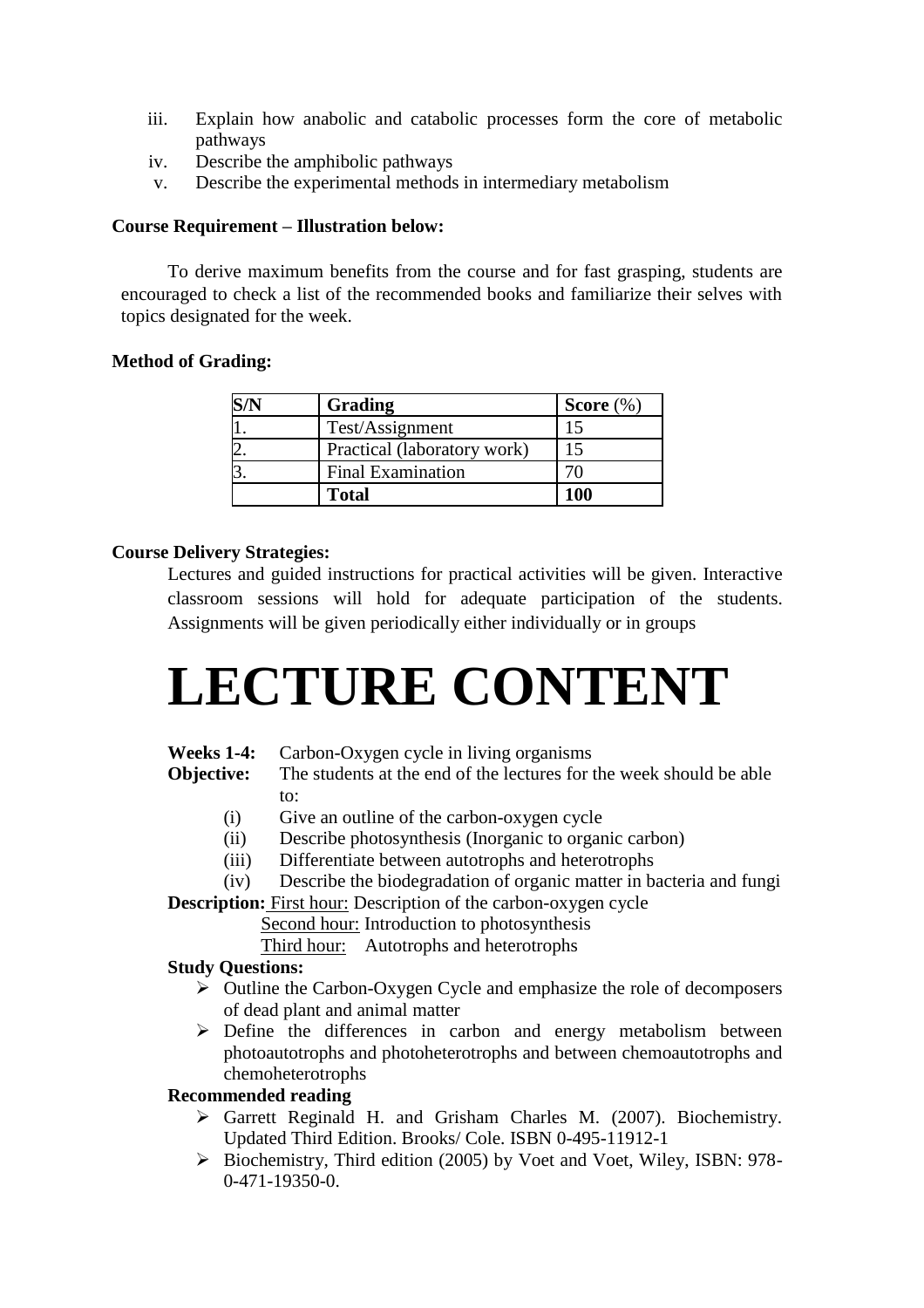- Harper's Illustrated Biochemistry, (2003) twenty-sixth edition. McGraw-Hill companies limited. ISBN-0-07-121766-5
- $\triangleright$  Nelson, D. L. and Cox, M. M. (2004) Integration and Hormonal Regulation of Mammalian Metabolism. Lehninger Principles of Biochemistry. 4<sup>th</sup> edition. Worth Publishers, New York

**Weeks 5-7:** The nitrogen cycle

- **Objective:** The students at the end of the lectures for the week should be able to:
	- (i) Give an overview of the nitrogen cycle
	- (ii) Describe the enzymatic mechanism of nitrogen cycle
	- (iii) Describe the metabolism of nitrogen-containing compounds (proteins and nucleic acids)

## **Study Questions**:

- 1. Give an outline of the role of Nitrogen-fixing bacteria in the Nitrogen Cycle.
- 2. Describe the enzymatic mechanism of Nitrogen fixation.
- 3. Give an outline of the processes involved in the conversion of inorganic Nitrogen into such organic compounds as amino acids and nucleic acids.

## **Recommended reading**

- Garrett Reginald H. and Grisham Charles M. (2007). Biochemistry. Updated Third Edition. Brooks/ Cole. ISBN 0-495-11912-1
- Biochemistry, Third edition (2005) by Voet and Voet, Wiley, ISBN: 978- 0-471-19350-0.
- Harper's Illustrated Biochemistry, (2003) twenty-sixth edition. McGraw-Hill companies limited. ISBN-0-07-121766-5
- $\triangleright$  Nelson, D. L. and Cox, M. M. (2004) Integration and Hormonal Regulation of Mammalian Metabolism. Lehninger Principles of Biochemistry.  $4<sup>th</sup>$  edition. Worth Publishers, New York

**Weeks 8-10:** Anabolic, catabolic and amphibolic pathways

- **Objective:** The students at the end of the lectures for the weeks should be able to:
	- (i) Describe anabolic, catabolic and amphibolic pathways and their integration
	- (ii) Describe the term intermediary metabolism

# **Study Questions:**

- 1. How do anabolic and catabolic processes form the core of metabolic pathways?
- 2. What are amphibolic pathways?
- 3. Anabolism and catabolism are not mutually exclusive; explain
- 4. What are the features that generally distinguish pathways of catabolism from pathways of anabolism?

# **Recommended reading**

- Garrett Reginald H. and Grisham Charles M. (2007). Biochemistry. Updated Third Edition. Brooks/ Cole. ISBN 0-495-11912-1
- $\triangleright$  Biochemistry, Third edition (2005) by Voet and Voet, Wiley, ISBN: 978-